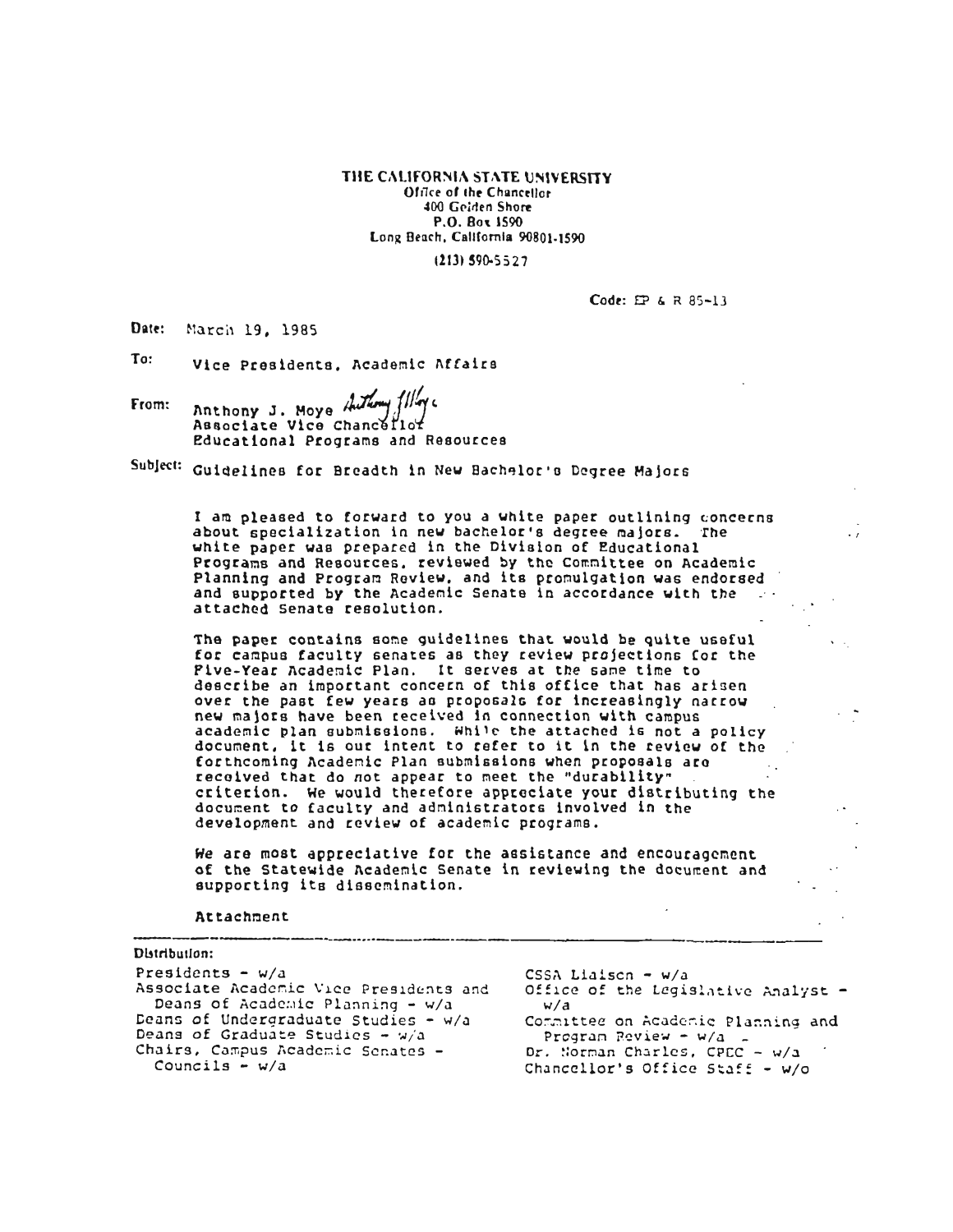POLICY GUIDELINES FOR BREADTH IN NEW BACHELOR'S DEGREE MAJORS

Each California State University annually updates its Academic Master Plan--a five-year projection of new degree majors. Recent plans have revealed a trend toward creating new bachelor's degree majors from fields previously offered as specializations within broader subjects. The trend is observable in professional and liberal arts disciplines alike. Por example, unique degrees in Small Business Management, previously a subset of Business, and in Publishing and Editing. traditionally part of English majors, have been among those proposed. There is a potential problem if the increasing specialization works against achieving some of the other expressed goals for the bachelor's degree; if it limits students' options in a changing environment; and if, as a result, it does not serve students or society well.

The purpose of this paper is to address one aspect of specialization in bachelor's degrees, namely the development of new degree majors that are highly specialized in title. content, or both. The paper proposes some guidelines for campus use in reviewing Academic Master Plan proposals for bachelor's degree majors when those majors are in specialized subjects not generally or previously offered as majors in four-year colleges. Campuses may wish to add to these guidelines some of their own guidelines relating to specialization in options and concentrations.

## Reasons for Increasing Specialization

Advances in knowledge typically cause changes in academic discipline content and structure and sometimes lead to whole new configurations. Some changes are critical to the vitality of the academic enterprise. But it appears that the current trend has among its causes several that are unrelated to a conception of the best ordering of knowledge or optimal ways of imparting values, understandings, theory and competence. The kind of apecialization currently observable in new majors (and sometimes in changes within existing majors) appears instead to result from artificial pressures. Some of the pressures arise from business and industry and from public officials concerned about the state of local or regional economies. Some arise from within the university by those anxious to provide an apparent variety of choice in curriculum without major resource expenditure or in response to enrollment pressures. But primarily the pressures are coming from students who associate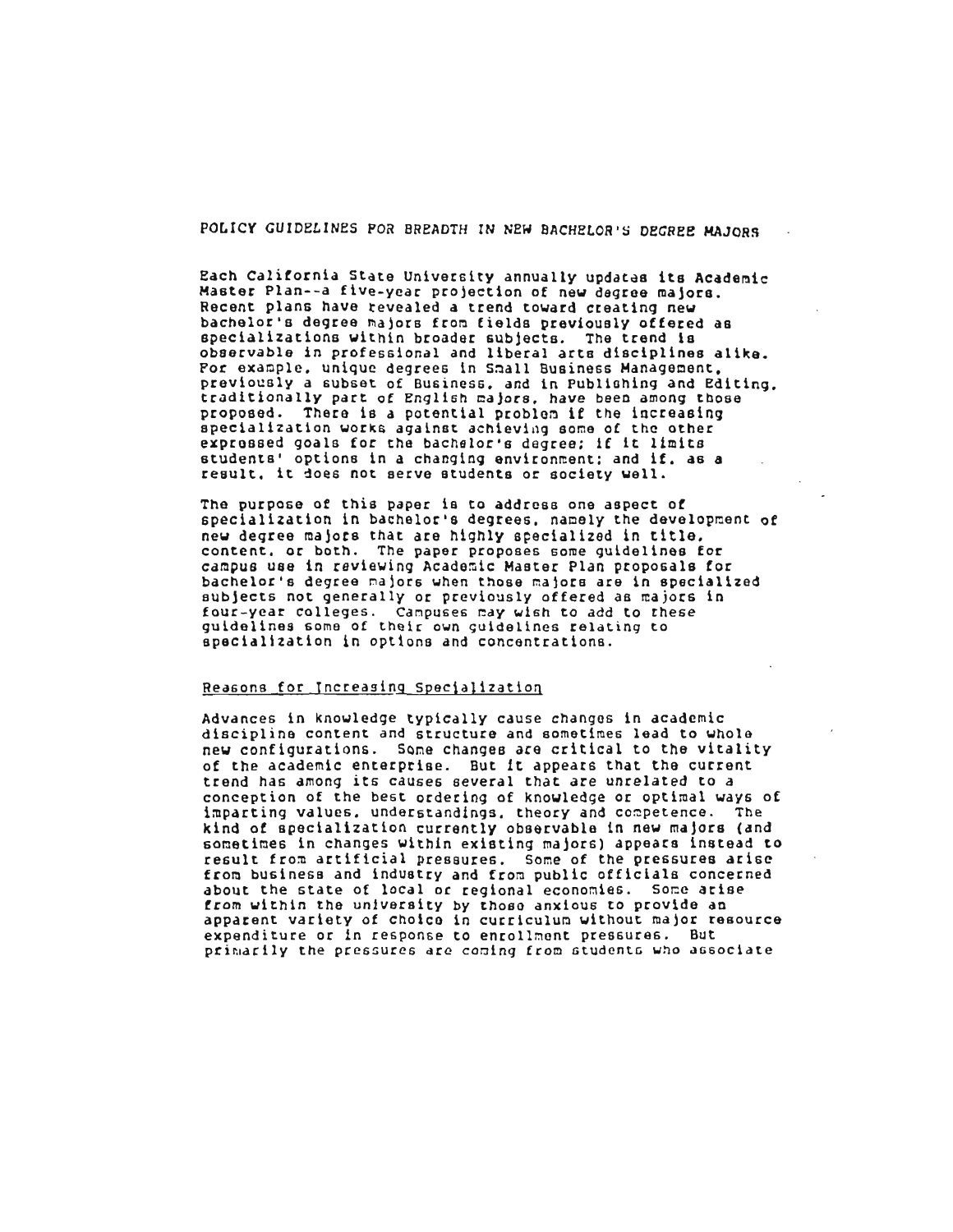specialization of program title, content, or both, with enhanced employability or graduate school admission. In the fall of 1983, the annual ACE-UCLA national survey of freshmen revealed that the ability to get a batter job was cited by freshmen more often (76.2% of respondents) than any other reason for attending college. Surveys of faculty have suggested a disjunction between faculty and students in this respect. However, there are genuine differences of opinion about the desirability of narrowing the focus of bachelor's degree majors. On the one hand, Bradford College president Art Levine has called the current curriculum a victim of the survival ethic. Others argue that most if not all important outcomes of college are independent of the major, and that any subject can be taught in ways that produce breadth and perspective.

#### The Problem

We assume that most students, while generally needing to update their specialized skills and knowledge from time to time, will nevertheless earn only one bachelor's degree in their lives. If we assume that the title and content of that degree continue to carry some kind of lifetime importance, then degree majors should be designed for comprehensiveness and durability--no matter how young or old the student. The comfort of knowing that there will be easy access to continuing education--the lifelong learning society--may lull us into neglecting responsibilities to ensure that the bachelor's degree major is as comprehensive and enduring as it can possibly be. Specialized programs that use identified occupations or skills as their titles and their knowledge bases may enhance immediate employability, but they probably do so at the expense of long term job satisfaction, adaptability, mobility, and employability. It may also be at the expense of limiting the broadening of perspectives which might enhance creativity or the ability to synthesize or to have enriched experiences in the work environment. Specialized programs not related to specific jobs may deny students both employability and breadth. This has always been the case, but it seems especially so given what we can reasonably expect of the future. The "post-industrial society," the "information economy," the "telecommunications ago," and the "post-Gutenberg era" may be overused slogans, but they suggest something important about planning bachelor's degree majors: Imbuing the major with any kind of enduring value for students will require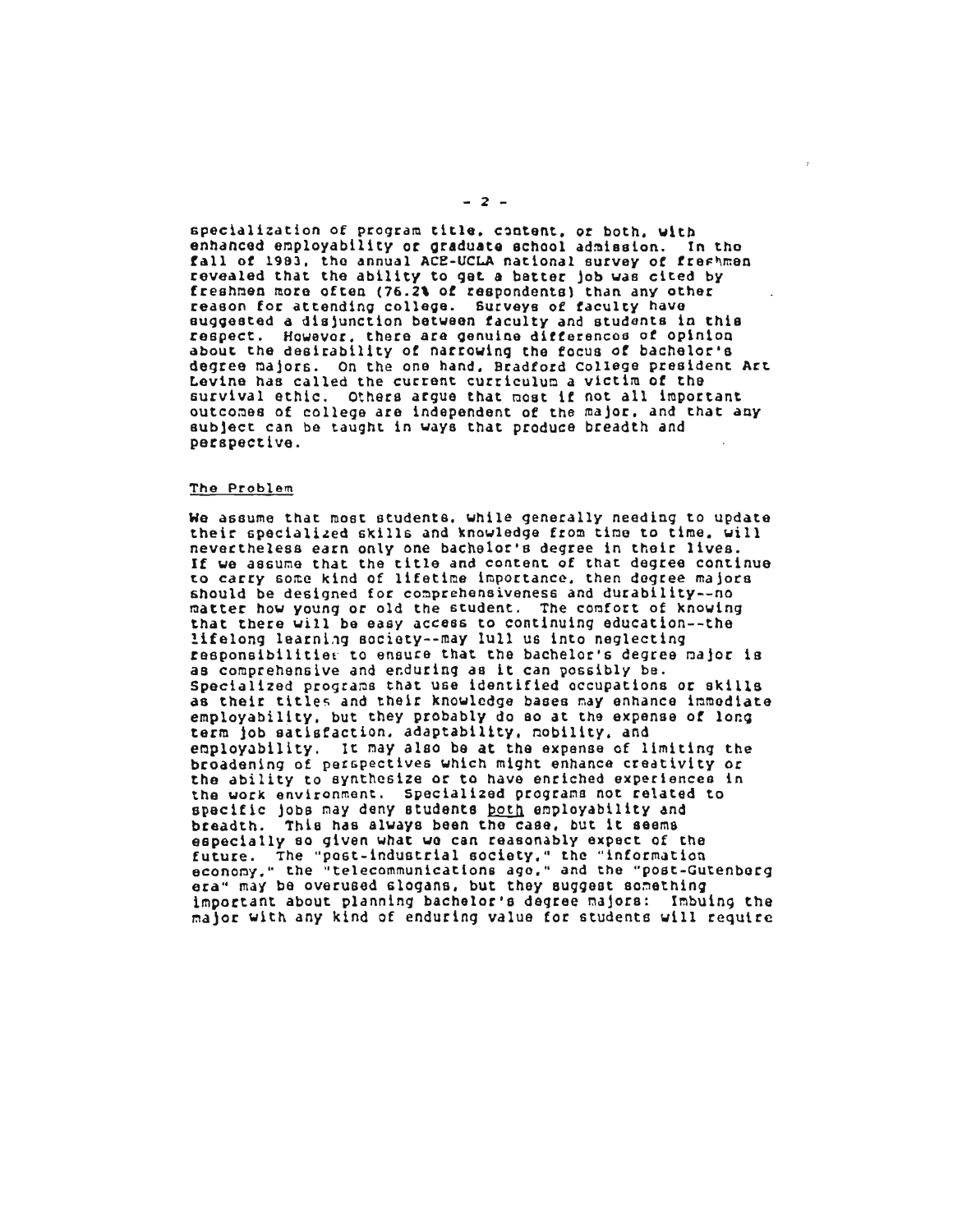more effort than ever. Even with that effort and with lifetime opportunities for continuing education, that durability is threatened. It has been speculated that within a few decades. everyone in the country will have access to nearly all accumulated information and knowledge. That is good news for those who value knowledge and learning. But even if general education programs succeed in imparting the understandings and skills needed by students to sort and use these quantities of information, we have not done encugh for students or for society.

Steven Muller, President of the Johns Hopkins University, has wondered: "If we are serious about educating people to solve problems, is there anything left that enables people to integrate what they know, because we have compartmentalized knowledge so much? Are we in danger of having people who can manipulate data and hide it in compartmentalized ways?

#### Some Topics for Discussion

While there are some convincing arguments for durability in the names and the content of bachelor's degree majors, there are some questions and issues which have no easy answers. Some question that the bachelor's degree will survive as currently structured, yet proposals for new majors appear regularly and must be reviewed conscientiously. If knowledge "keeps no better than fish, " can we develop and state any reasonable expectations about the durability of the major for any given student? Can expectations about comprehensiveness be framed? What are our obligations to students, many of whom will not again be able or willing to invest the concentrated time required to complete a major? What guidelines will campus faculty use in deciding what kinds of majors should lead to the bachelor's degree? When majors are proposed which have not previously been offered at four-year colleges, what criteria shall be applied to determine their propriety? Can some common understandings, theories, and contexts be identified for these decisions? At least a short list would include the ability to develop and extend knowledge in the discipline--beyond existing limits.

#### Review Guidelines

Guidelines are needed for campus review of new academic master plan proposals, and those suggested here could be profitably refined after thoughtful campus discussion. The following guidelines are tentatively sugggested for situations involving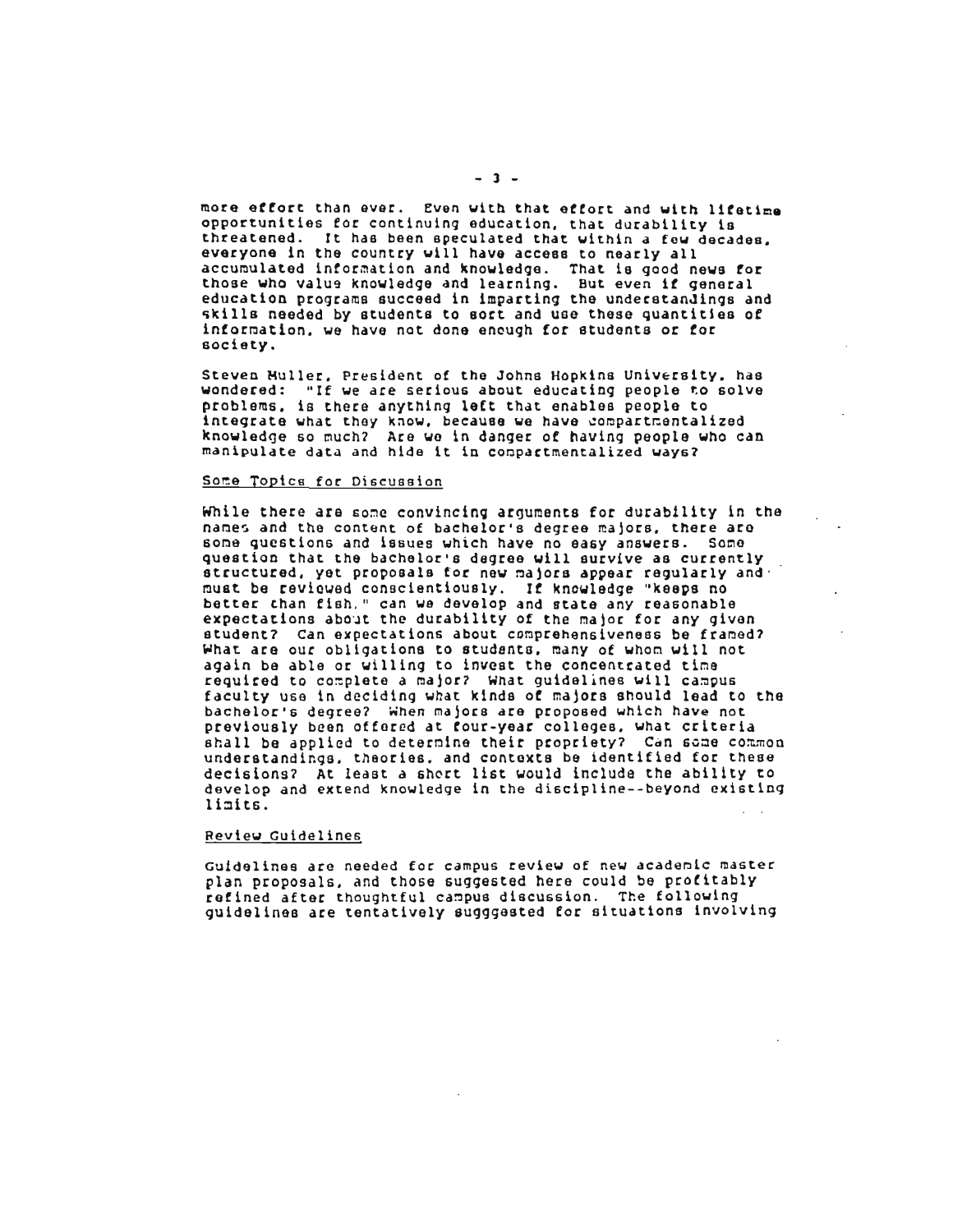the elevation *ot* options or specializations to degree >~atus or he elevation of options or specializations to degree status or<br>Of cases where highly specialized degrees not usually soften i for cases where highly specialized degrees not usually offered<br>in four-year institutions are under consideration. Tha n tour-year institutions are under consideration. The<br>widelings assume that "broadly based degrees of high academic uidelines assume that "broadly based degrees of high academic<br>wality" remain the norm in The California State University. quality" remain the norm in The California State University. and that specialized degree programs are added only when there is compelling academic rationale to add them.

- 1. Are there alternative curricular structures that would re there alternative curricular structures that would<br>Attor serve the purposes proposed?--i.e. –should the better serve the purposes proposed?--i.e., should the subject be offered as a certificate, a minor, or an option<br>or concentration? Is the subject matter sufficiently r concentration? Is the subject matter sufficiently<br>omplex to consider offering the program as a master's .<br>egree only? Hight it be ?ppropriate as a egree only? Hight it be appropr<br>pst-baccalaureate certificate?
- 2. Is there u body of kno~ledge which has bocome 8~ sizable s there a body of knowledge which has become so sizable<br>bat unique degree status is a consequence of advancement that unique degree status is a consequence of advancement<br>of knowledge?
- 3. If the propos~d degree proqrac is preparatory to a f the proposed degree<br>pecific eccupation:
	- a. Is the occupation likely to exist over the lifetime s the occupation<br>f the student?
	- b. What iG the probable lifetioe of the knowled~e or hat is the probable lifetime of the knowledge or<br>oformation that vill be imparted in this maior? Is information that will be imparted in this major? Is<br>the answer one that is satisfactory to the University?
- 4. Is the preparation narrowly conceived? If so. are there s the preparation narrowly conceived? If so, are the same of the present of the broadened?
- $\frac{1}{2}$ . The major accurately named?--i.e. is the title  $\epsilon_0$ s the major accurately named?--i.e., is the title so<br>estou that it unnecessarily restricts student employment narrow that it unnecessarily restricts student employment<br>opportunities and mobility?
- 6. Coes the malor use as ite founda~ion and prerequisites the oes the major use as its foundation and prerequisites<br>othods. processes. skills and knowledge of a core or methods, processes, skills and knowledge of a core or basic academic discipline? If not, should it be offered at all?
- 7. Is ehe stZ& of the najor and degree of specialization s the size of the major and degree of specialization<br>sing to be such as to call into question the broadly going to be such as to call into question the broadly<br>based nature of the bachelor's degree itself?
- 8. ~hat provisions have been made to insure continued breadth hat provisions<br>. the males?

Division of Educational Programs and Resources Auq~Gt 1984 Ravised Februarv 1995

 $-4 -$